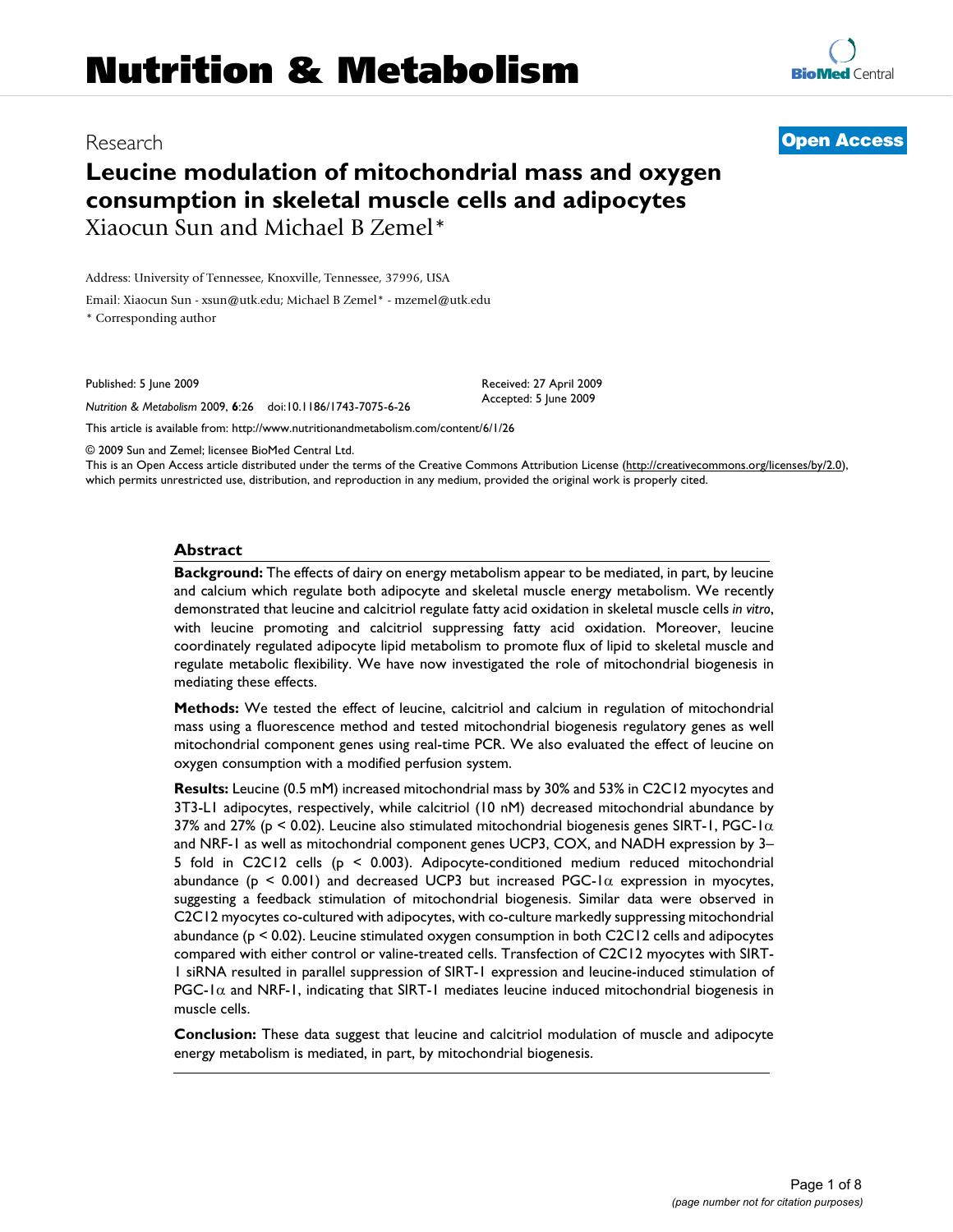# **Background**

Previous studies demonstrate that dairy foods may inhibit adiposity [\[1,](#page-6-0)[2\]](#page-6-1); this effect is mediated, in part, by dietary calcium suppression of calcitriol  $(1,25-(OH),D_3)$  which otherwise promotes lipogenesis and inhibits lipolysis via both genomic and non-genomic mechanisms [\[3-](#page-6-2)[5](#page-6-3)]. Indeed, vitamin D receptor (VDR) knockout mice exhibited a lean phenotype and resistance to diet-induced obesity [\[6\]](#page-6-4). Dairy foods also contain significant non-calcium anti-obesity bioactivity [\[1,](#page-6-0)[2](#page-6-1)]; this is largely attributable to leucine, which we have recently found to exert significant effects on both adipocyte and skeletal muscle energy metabolism [[7\]](#page-6-5). Notably, dietary calcium and dairy induced lipolysis is not associated with hyperlipidemia [[8\]](#page-6-6), suggesting a coupling with fatty acid oxidation. These observations are consistent with our recent data which indicate that dietary calcium and dairy reduce inflammatory and oxidative stress [\[9](#page-6-7)[,10](#page-6-8)], which otherwise are commonly found in hyperlipidemic conditions [\[11\]](#page-6-9).

Skeletal muscle constitutes an important site for lipid utilization, and we have recently demonstrated that leucine and calcitriol participate in the regulation of fatty acid oxidation in skeletal muscle cells *in vitro*, with leucine promoting fatty acid oxidation while calcitriol exerts the opposite effect [\[7](#page-6-5)]. In addition, leucine also modulated adipocyte lipid metabolism, possibly serving to provide an increased flux of lipid to skeletal muscle, thereby providing the energy substrate to support leucine-stimulated protein synthesis. However, the mechanism underlying the effects of leucine and calcitriol on skeletal muscle fatty acid oxidation is not clear. Notably, skeletal muscle fatty acid oxidation appears to be associated with mitochondrial biogenesis and expression of multiple genes, such as peroxisome proliferator-activated receptor gamma coactivator 1-alpha (PGC-1 $\alpha$ ) and sirtuins, which are involved in the regulation of energy metabolism via their modulation of thermogenesis, mitochondrial number and fatty acid oxidation [\[12](#page-6-10)[-14](#page-6-11)].

Accordingly, this project was designed to investigate the role of leucine and calcitriol in regulation of mitochondrial biogenesis and expression of genes involved in modulation of mitochondrial biogenesis and energy metabolism in skeletal muscle cells and adipocytes. To further test the physiological consequences related to mitochondrial biogenesis and energy metabolism, we also assessed the effects of leucine on cellular oxygen consumption in both cell types.

#### **Materials and methods** *Experimental Approach*

We first measured mitochondrial mass using NAO fluorescent dye in differentiated muscle cells and adipocytes to explore the direct effect of leucine and calcitriol in regulation of mitochondrial mass. We also evaluated the expression of well-recognized regulatory genes in mitochondrial biogenesis such as SIRT-1, NRF and PGC-1 $\alpha$ , as well as mitochondrial component genes such as NADH dehydrogenase, cytochrome C oxidase, and UCP3 in muscle cells alone, or in muscle cells pretreated with conditioned medium previously collected from adipocyte culture or co-cultured with muscle cells. Conditioned medium treatment and co-culture have been demonstrated to be an effective tool to investigate the cross-talk via secretory factors in metabolism between two different cell types. To further evaluate the effect of leucine in regulating mitochondrial function, we also designed a novel oxygen consumption system that measured oxygen consumption in both muscle cells and adipocytes. Since SIRT-1 is a key regulatory gene on mitochondrial biogenesis, we also did a SIRT-1 knock-down study using siRNA to determine whether SIRT-1 mediates the effect of leucine and calcitriol on mitochondrial mass. In some experiments, the calcium channel antagonist nifedipine was used to investigate the role of calcium signaling in regulation of calcitriol modulation of mitochondrial mass. The concentration of leucine selected for these studies (0.5 mM), as well as our previous work [[7\]](#page-6-5), is based upon typical plasma levels achieved following a high protein meal or following leucine administration in mice (0.4 – 0.6 mM) [[15](#page-6-12)[-17](#page-6-13)]. To address the possibility that the effects of leucine are non-specific effects of branched chain amino acids as an energy substrate, key experiments incorporated the same concentration of valine as an additional control.

# *Cell culture*

C2C12 and 3T3-L1 preadipocytes (American Type Culture Collection) were plated at a density of 8000 cells/cm2 (10 cm2 dish) and grown in Dulbecco's modified eagle's medium (DMEM) containing 10% fetal bovine serum (FBS), and antibiotics (growth medium) at 37°C in 5%  $CO<sub>2</sub>$ . Confluent 3T3-L1 preadipocytes were induced to differentiate with a standard differentiation medium consisting of DMEM medium supplemented with 10% FBS, 250 nM dexamethasone, 0.5 mM 3-Isobutyl-1-methylxanthine (IBMX) and 1% penicillin-streptomycin. Preadipocytes were maintained in this differentiation medium for 3 days and subsequently cultured in growth medium. Cultures were re-fed every 2–3 days to allow 90% cells to reach fully differentiation before conducting chemical treatment. For differentiation of C2C12 cells, cells were grown to 100% confluence, changed into differentiation medium (DMEM with 2% horse serum and 1% penicillinstreptomycin), and fed with fresh differentiation medium every day until myotubes were fully formed (3 days). In some experiments, cells were seeded on 40 mm coverslips (Bioptechs Inc., Butler, PA) which were loaded later in the FSC2 incubator as described in the oxygen consumption measurement section.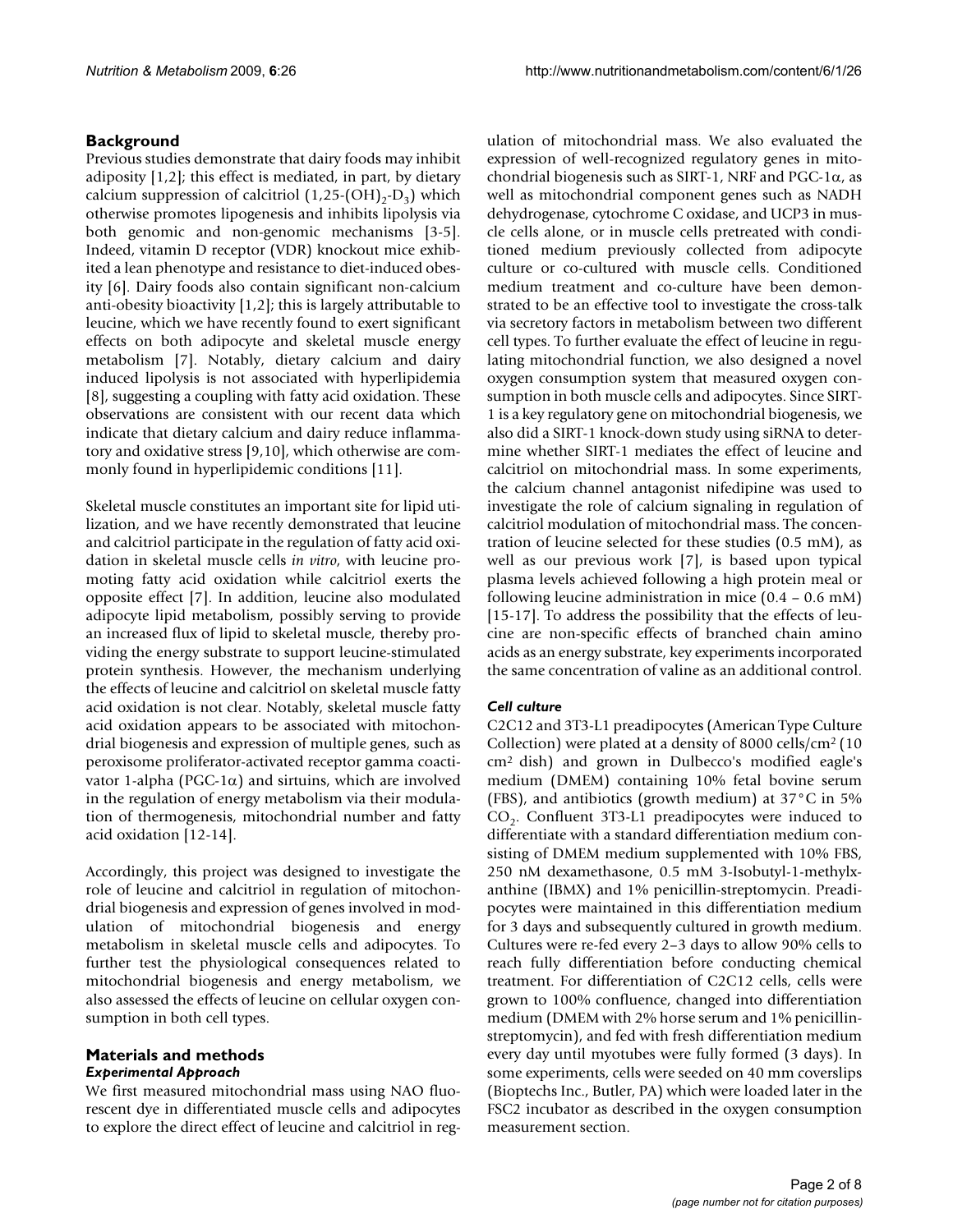#### *Co-culture of adipocyte and C2C12*

Cells were co-cultured by using transwell inserts with a 0.4 μm porous membrane (Corning, Lowell, MA) to separate adipocytes and C2C12 muscle cells as described previously [[10\]](#page-6-8). After incubation for 48 hours, the cells in the lower well were harvested for further analysis.

#### *Treatment of cells*

Calcitriol, leucine, valine and nifedipine were freshly diluted in medium before treatment. Cells were incubated in serum free medium overnight and then washed with fresh medium, re-fed with medium containing the different treatments (0.5 mM leucine, 0.5 mM valine and/or 5 μM nifedipine with or without 10 nM calcitriol) and incubated at 37 $\degree$ C in 5% CO<sub>2</sub> for 48 h before analysis. In some experiments, the supernatants of differentiated 3T3-L1 adipocytes (conditioned medium) were used to replace the medium of C2C12 myocytes. Cell viability was measured via trypan blue exclusion.

# *Transfection*

siRNA-annealed oligonucleotide duplexes for SIRT1 (Sequence 5'->3' sense: GCAAUAGGCCUCUUAAUUAtt; antisense: UAAUUAAGGCCUAUUGCtt) and negative control (Catalog NO. 4611) were purchased from Ambion (Ambion, Austin, Texas, USA) and C2C12 cells were transfected using siPORT NeoFX (Ambion, Austin, TX) following the manufacturer's instructions.

# *Total RNA extraction*

A total cellular RNA isolation kit (Ambion, Austin, Texas, USA)) was used to extract total RNA from cells according to manufacturer's instruction. The concentration and purity of the isolated RNA were measured spectrophotometrically  $(A_{280}/A_{260})$  between 1.9–2.1) and the integrity of RNA sample were analyzed via BioAnalyzer (Agilent 2100, Agilent Technologies).

# *Quantitative real-time PCR*

Adipocyte and muscle 18S, genes encoding mitochondrial component protein such as cytochrome c oxidase (COX) subunit VIIc1, NADH dehydrogenase (NADH) and uncoupling protein 3 (UCP3), and mitochondrial biogenesis regulatory genes PGC-1α, nuclear respiratory factor-1 (NRF), and sirtuin 1 (SIRT-1) were quantitatively measured using an ABI 7300 Real-Time PCR System (Applied Biosystems, Branchburg, New Jersey, USA) with a TaqMan 1000 Core Reagent Kit (Applied Biosystems, Branchburg, New Jersey, USA). The primers and probe sets were obtained from Applied Biosystems TaqMan® Assays-on-Demand™ gene expression primers and probe sets according to manufacture's instruction. Pooled adipocyte total RNA were serial-diluted in the range of 1.5625–25 ng and used to establish a standard curve; total RNAs for unknown samples were also diluted in this range. Reactions of quantitative RT-PCR for standards and unknown samples were performed according to the instructions of ABI 7300 Real-Time PCR System and TaqMan Real Time PCR Core Kit. The mRNA quantitation for each sample was further normalized using the corresponding 18S quantitation.

#### *Mitochondrial mass assay*

The mitochondrial probe NAO (Invitrogen, Carlsbad, California, USA) was used to analyze mitochondrial mass by fluorescence (excitation 485 nm and emission 520 nm). Qualitative imaging data were obtained using a fluorescence microscope (Leica, Lasertechnik GmbH, Heidelberg, Germany) linked to a Hamamatsu color chilled 3CCD camera (Hamamatsu, Japan), and quantitative data were obtaining with a fluorescence microplate reader (Packard Instrument, Downers Grove, Illinois, USA). The intensity of fluorescence was expressed as arbitary units per μg protein.

#### *Oxygen consumption measurement*

To monitor the real-time oxygen consumption by C2C12 and adipocyte, we designed an *in vitro* oxygen consumption system as shown in figure [1A](#page-2-0). Coverslips containing either adherent C2C12 cells or differentiated adipocytes, which had been pre-treated with reagents as described, were loaded into an FCS2 stage incubator (Bioptechs Inc., Butler, PA) The FCS2 incubator is a closed chamber with a perfusion pathway formed by separating the microaqueduct slide from the coverslip containing cells with a single silicone gasket to generate laminar flow conditions during perfusion. The FCS2 incubator was connected to a peristaltic pump on the efferent side using 1/16" C-Flex Tubing (Bioptechs Inc., Butler, PA). A dissolved oxygen meter

<span id="page-2-0"></span>

#### **Figure 1**

**Schematic figures of the oxygen consumption system**. A) The general design of the oxygen consumption system; B) measurement stage; C) washing stage.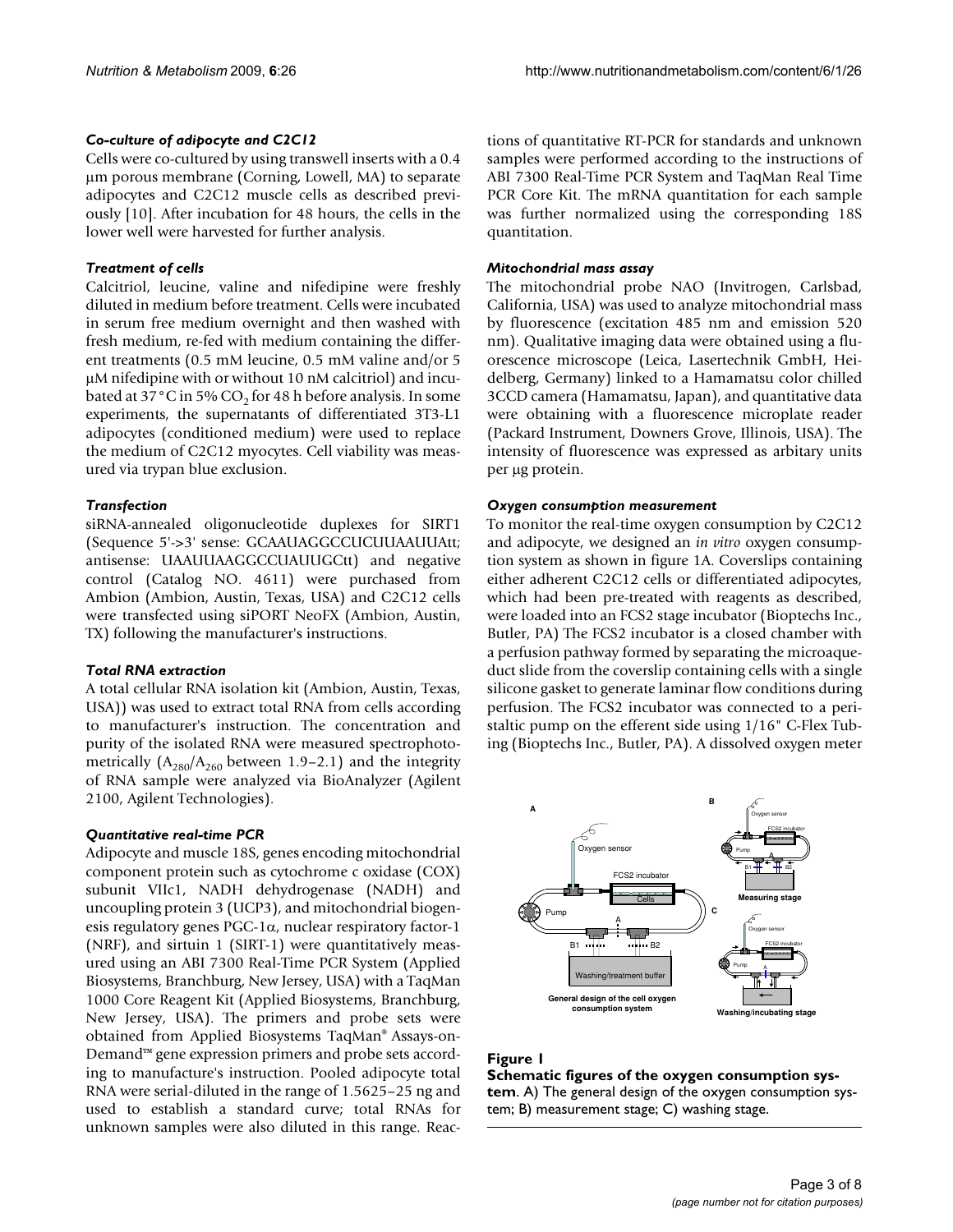(Warner Instruments, Hamden, CT) was inserted with a polypropylene T-shaped connector and sealed in the perfusion pathway to detect the changes in oxygen concentration in the perfusion fluid (RPMI 1640). By controlling of the three clamps located on the tubing, the perfusion pathway can be set as sealed circulation for either oxygen consumption measurement (Figure [1](#page-2-0)B) or washing. The sealed circulation design blocks oxygen coming from outside the pathway and provides continuous mixing to ensure uniform oxygen concentrations during measurement. The oxygen sensor was pre-calibrated in gas and aqueous phases prior to each experiment. The total fluid in the closed circulation was 2 ml. In contrast to previous studies investigating cellular oxygen consumption [\[18](#page-6-14)- [20\]](#page-7-0), our system presents a novel approach in it's ability to continuously measure real-time oxygen consumption in adherent cells with small amount of fluid  $\left($ <2 ml) in a sealed circulation using relatively inexpensive equipment.

The oxygen sensor measures the monotonic decrease in dissolved oxygen in parts per million (ppm) over time due to oxygen consumption and the data were fit to curves using polynomial regression, and initial rates of  $O<sub>2</sub>$  consumption were calculated from the first three minutes of each test. Cell counts were done via hemocytometer to assure that equivalent cell numbers were utilized for all treatments ( $\sim$ 1 × 10<sup>6</sup> cells).

#### *Statistical analysis*

All data are presented as mean  $\pm$  SD. Data were evaluated by one-way or two-way ANOVA as appropriate for each experiment and linear regression test for the first 3 min of oxygen consumption data, and significantly different group means ( $p < 0.05$ ) were then separated by the least significant difference test using SPSS (SPSS Inc, Chicago, IL).

#### **Results**

Leucine increased mitochondrial mass in C2C12 myocytes, while calcitriol exerted the opposite effect (Figure [2\)](#page-3-0). Exposure of myocytes to adipocyte factors via either conditioned medium or co-culture with differentiated adipocytes markedly attenuated the effect of leucine on mitochondrial biogenesis in myocytes (Figure [1](#page-2-0)B,  $p \lt \theta$ 0.001). Leucine treatment increased the expression of mitochondrial biogenesis regulatory genes SIRT-1, PGC- $1\alpha$ , NRF (Figure [3](#page-3-1)A, P < 0.05), and mitochondrial component genes NADH, COX and UCP3 (Figure [3B](#page-3-1); p < 0.05), Further, adipocyte-conditioned medium and co-culture decreased UCP3 expression in myocytes while PGC-1α showed the opposite response (Figure [4;](#page-4-0)  $p < 0.001$ ), suggesting a possible feedback up-regulation of mitochondrial biogenesis, although no effect was found in NRF or SIRT1(data not shown). Similar effects were found in dif-

<span id="page-3-0"></span>

#### Figure 2

**The effects of leucine, calcitriol and nifedipine on mitochondrial mass as assessed by NAO dye-binding as described in material and methods section in C2C12 myocytes treated with or without conditioned medium (CM) derived from differentiated adipocytes or co-cultured with differentiated 3T3-L1 adipocytes**. The upper panel (A) shows fluorescent images of mitochondrial density and the lower panel shows the quantitative data in response to the treatments. Values are presented as mean  $\pm$  SD, n = 6. Means with  $*$  differ with control( $p \le 0.005$ ), \*\* differ with leucine ( $p = 0.01$ ), \*\*\* differ B<br>  $\begin{bmatrix}\n\frac{3}{2} & \frac{1}{10} & \frac{1}{10} \\
\frac{3}{2} & \frac{1}{10} & \frac{1}{10} \\
\frac{3}{2} & \frac{1}{10} & \frac{1}{10} \\
\frac{3}{2} & \frac{1}{10} & \frac{1}{10} \\
\frac{3}{2} & \frac{1}{10} & \frac{1}{10} \\
\frac{3}{2} & \frac{1}{10} & \frac{1}{10} \\
\frac{3}{2} & \frac{1}{10} & \frac{1}{10} \\
\frac{3}{2} & \frac{1}{10} & \frac{1}{10} \\
\frac$ 

<span id="page-3-1"></span>

#### Figure 3

**The effect of leucine on SIRT-1, PGC-1**α**, NRF, NADH, COX, and UCP3 gene expression in C2C12 myocytes; expression of each gene is normalized to 18s expression**. Cells were treated with or without leucine (0.5 mM) for 48 hours. Values are presented as mean  $\pm$  SD, n  $= 6$ . Means with  $*$  differ compared with control with p  $\le$ 0.005.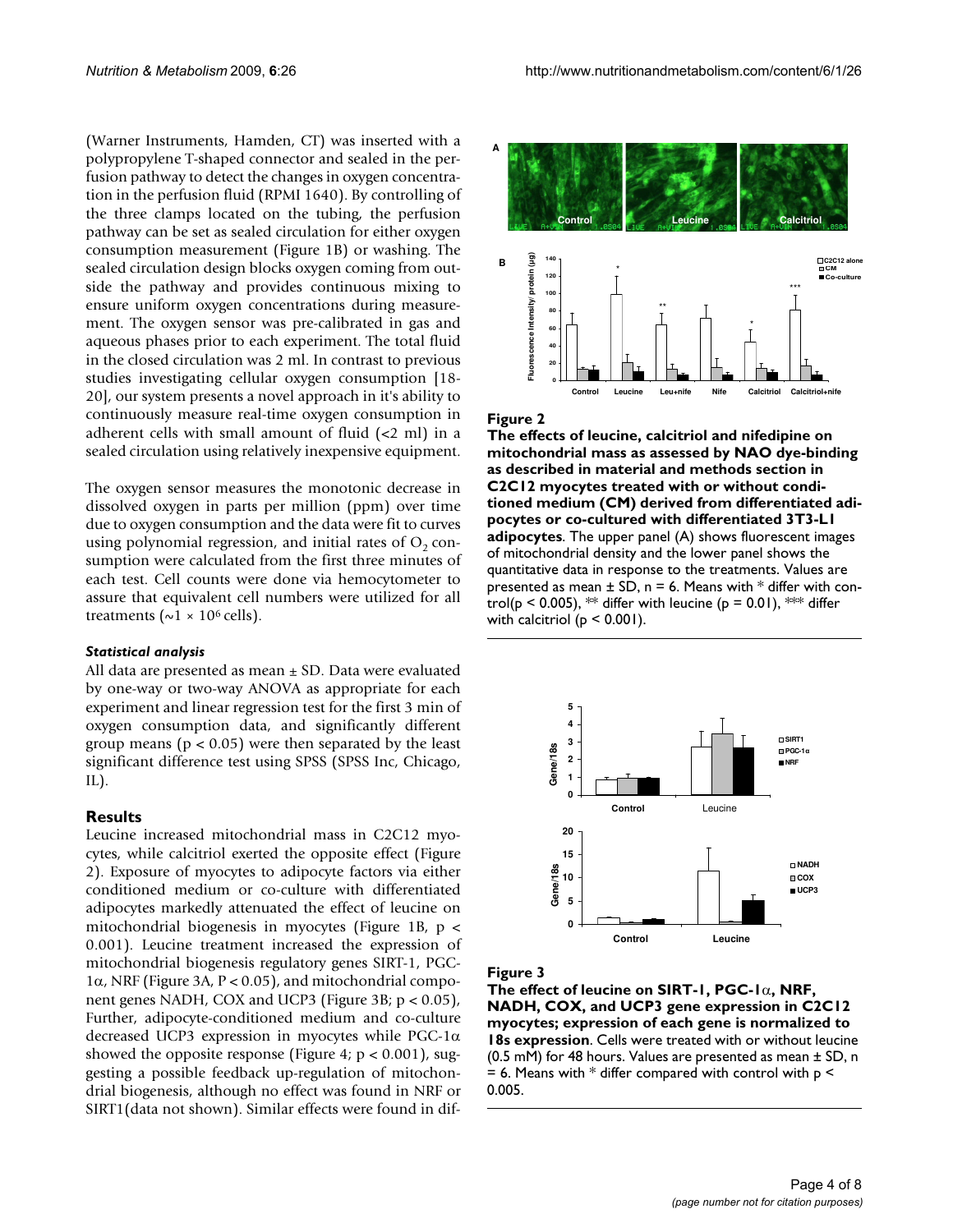<span id="page-4-0"></span>

# Figure 4

**The effect of leucine, and/or nifedipine and/or calcitriol on PGC-1**α **and UCP3 gene expression in C2C12 myocytes pretreated with CM derived from adipocytes or co-cultured with differentiated with 3T3- L1 adipocytes**. Cells were treated with or without leucine, nifedipine, or/and calcitriol for 48 hours. Values are presented as mean  $\pm$  SD, n = 6. Means with  $*$  differ compared with control PGC-1 $\alpha$  and \*\* differ compared with control UCP3 with  $p < 0.001$ .

ferentiated 3T3-L1 adipocytes, as leucine increased mitochondrial mass while calcitriol exerted the opposite effect (Figure [5](#page-4-1);  $P < 0.04$ ); addition of the calcium channel antagonist nifedipine partially inhibited the effect of calcitriol in both cell types (Figure [2B](#page-3-0) and Figure [5B](#page-4-1), p < 0.04).

<span id="page-4-1"></span>

# Figure 5

**The effect of leucine, and/or nifedipine and/or calcitriol on mass by NAO binding in differentiated 3T3- L1 adipocytes**. The upper panel (A) shows fluorescent images of mitochondrial density and the lower panel (B) shows the quantity data in response to the treatments. Cells were treated with or without leucine (0.5 mM), nifedipine (10  $\mu$ M), or/and calcitriol (10 nM) for 48 hours. Values are presented as mean  $\pm$  SD, n = 6. Means with  $*$  differ compared with control group with  $p < 0.04$ . \*\* differ with leucine (e)  $\frac{2}{3}$ <br>  $\frac{2}{3}$ <br>  $\frac{2}{3}$ <br>  $\frac{2}{3}$ <br>  $\frac{2}{3}$ <br>  $\frac{2}{3}$ <br>  $\frac{2}{3}$ <br>  $\frac{2}{3}$ <br>  $\frac{2}{3}$ <br>  $\frac{2}{3}$ <br>  $\frac{2}{3}$ <br>  $\frac{2}{3}$ <br>  $\frac{2}{3}$ <br>  $\frac{2}{3}$ <br>  $\frac{2}{3}$ <br>  $\frac{2}{3}$ <br>  $\frac{2}{3}$ <br>  $\frac{2}{3}$ <br>  $\frac{2}{3}$ <br>  $\frac{2}{3$ 

To further test the physiological significance of the observed regulation of mitochondrial biogenesis, we measured the oxygen consumption in C2C12 cells and differentiated adipocytes using our oxygen consumption system shown in Figure [5](#page-4-1). Leucine significantly stimulated oxygen consumption in both C2C12 cells (Figure [6A](#page-4-2)) and adipocytes (Figure [6B](#page-4-2)) with leucine treatment resulting in an 89% increase in C2C12 and a 27% increase in adipocytes in the first 3 mins, respectively ( $p < 0.001$ ). To verify the specificity of the leucine effect, we also assessed the effects of another branched chain amino acid (valine), and found it to exert no effect on oxygen consumption in either myocytes or adipocytes.

To further investigate the role of the regulatory genes in modulating leucine-induced mitochondrial biogenesis in myocytes, we knocked down SIRT-1 in C2C12 myocytes using siRNA. SIRT-1 siRNA transfection successfully decreased SIRT-1 mRNA by ~70% and correspondingly attenuated leucine induced SIRT-1 expression (Figure [7](#page-5-0)A, p < 0.05). Consistent with this, SIRT-1 knock-down reduced PGC-1α gene expression and attenuated leucineinduced PGC-1α gene expression (Figure [7B](#page-5-0), p < 0.05), reduced NRF expression and abolished leucine-stimulation of NRF expression (Figure [7C](#page-5-0), p < 0.05) in myocytes.

# **Discussion**

Data from the present study demonstrate that leucine increases mitochondrial mass and associated regulatory gene expression in both myocytes and adipocytes, while

<span id="page-4-2"></span>

# Figure 6

**The effect of leucine on oxygen consumption in (A) C2C12 cells and (B) 3T3-L1 adipocytes**. Cells were pretreated with or without 0.5 mM leucine and data were presented as the dissolved oxygen concentration in perfusion fluid RPMI 1640. The "blank" depicts  $O<sub>2</sub>$  in the absence of cells on the coverslip. The figures depict polynomial trendlines superimposed upon the data points. Initial rates were compared using data from the first 3 mins data of oxygen consumption in both cells types.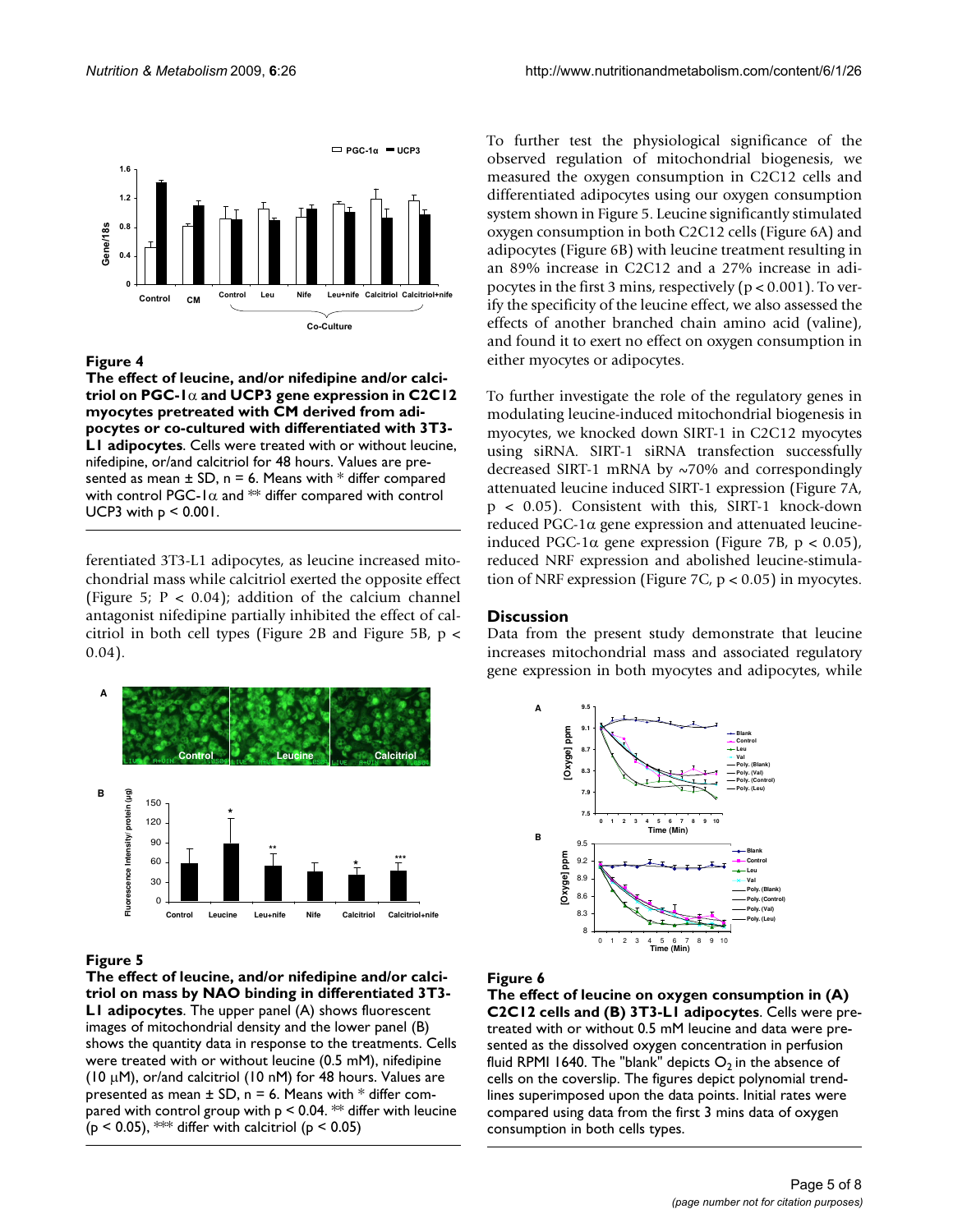<span id="page-5-0"></span>

#### Figure 7

**The effect of leucine on SIRT-1 (A) PGC-1**α **(B) and NRF (C) expression in C2C12 myocytes with or without SIRT-1 siRNA transfection; expression of each gene is normalized to 18s expression**. Values are presented as mean  $+$  SD, n = 6. Means with  $*$  differ compared from siRNA groups at  $p < 0.05$ .

calcitriol exerts the opposite effect. Leucine also stimulated oxygen consumption in both myocytes and adipocytes, providing further evidence to support the role of leucine in regulation of energy combustion. However, exposure of myocytes to adipocytes via either conditioned medium or co-culture attenuates these effects, suggesting that one or more molecules produced by excess adipose tissue may play a role in suppressing skeletal muscle fatty acid oxidation by suppressing mitochondrial biogenesis.

Mitochondria play a key role in modulating adipocyte lipid metabolism and adipogenesis [[22](#page-7-1)[,23](#page-7-2)]. Metabolic disorders are associated with mitochondrial loss and dysfunction [\[24](#page-7-3),[25\]](#page-7-4) and pharmacological strategies to induce mitochondrial proliferation improve insulin signaling and energy metabolism [\[26](#page-7-5)]. Key proteins of the mitochondrial respiratory chain are strongly reduced in adipose tissue, and reduced expression of oxidative phosphorylation genes and regulatory genes such as PGC-1α have been reported in diabetes [[27](#page-7-6)]. However, the molecular signaling leading to this cellular energy metabolism dysfunction is largely unknown, although possible mechanisms have recently been proposed [\[26](#page-7-5),[28](#page-7-7),[29\]](#page-7-8). In addition, increased mitochondrial abundance induced by over-expression of NRF in adipose tissue increased synthesis of adiponectin [\[29\]](#page-7-8), which has been shown to stimulate fatty acid combustion [[30](#page-7-9)], while impaired mitochondrial function increased ER stress and reduced adiponectin transcription via activation of N-terminal kinase (JNK) [\[29\]](#page-7-8).

PGC-1 $\alpha$  is key nuclear receptor co-activator for mitochondrial biogenesis, and over-expression of this gene in mouse skeletal muscle increases mitochondrial abundance, especially in type II fiber rich muscles, resulting in increased energy expenditure and reduced body weight [[31](#page-7-10)[-33](#page-7-11)]. Further, recent data suggest that PGC-1α overexpression in rodents enables muscle to utilize lipid more efficiently [\[34](#page-7-12)]. Moreover, chronic physical activity has been demonstrated to increase mitochondrial biogenesis and oxidative muscle fiber content, and this effect is partially attributed to expression of PGC-1 $\alpha$  [\[35](#page-7-13)]. Our data indicate that leucine increases mitochondrial biogenesis and PGC-1 $\alpha$  expression, while calcitriol has the opposite effect, suggesting that leucine and calcitriol regulate skeletal muscle energy metabolism, in part, by modulating PGC-1α expression. Unlike PGC-1α, sirtuins are NAD+ dependent deacetylases that remove acetyl groups from acetyllysine-modified proteins, thereby regulating the biological function of their targets [[36\]](#page-7-14). In mammals, SIRT-1 deacetylates histone proteins as well as non-histone proteins, and appears to function as an energy sensor linking energy metabolism to transcriptional regulation [[37](#page-7-15)]. SIRT-1 regulates PGC-1 $\alpha$  and mitochondrial biogenesis, as well as the activities of the forkhead transcription factor (FOXO) family, which has been shown to modulate myogenesis [[38,](#page-7-16)[39\]](#page-7-17). Our data show that leucine increases SIRT-1 while SIRT-1 knockdown suppressess leucineinduced expression of mitochondrial regulatory genes, indicating that leucine-induced mitochondrial biogenesis is mediated, in part, by SIRT-1.

Mitochondria play a key role in the regulation of calcium ion homeostasis by serving as a buffer for cytosolic calcium [\[40\]](#page-7-18). In skeletal muscle fibers, the calcium buffering capacity of mitochondria is tightly linked to mitochondrial oxidative phosphorylation and may also be involved in associated gene expression [[41\]](#page-7-19). Indeed, Ca2+ signaling plays a role in modulating muscle cellular phenotypic adaptations via the  $Ca^{2+}/c$ almodulin (CaM)-dependent phosphatase calcineurin (CnA) and Ca2+/CaM-dependent kinases, such as calcium/calmodulin dependent protein kinases (CaMK) I and II [[34](#page-7-12)]; this effect regulates hypertrophic growth in response to overload to direct muscle fiber type switch gene expression and mitochondrial biogenesis. Although our data do not show a marked independent effect of nifedipine, it attenuated the effects of calcitriol on mitochondrial biogenesis and related gene expression, suggesting that calcium signaling plays a role in calcitriol regulation of mitochondrial biogenesis.

Energy partitioning between adipose tissue and skeletal muscle has been previously demonstrated [\[42](#page-7-20)[-44](#page-7-21)]. Indeed, our previous data indicate that co-culture of muscle cells with adipocytes results in decreased fatty acid oxi-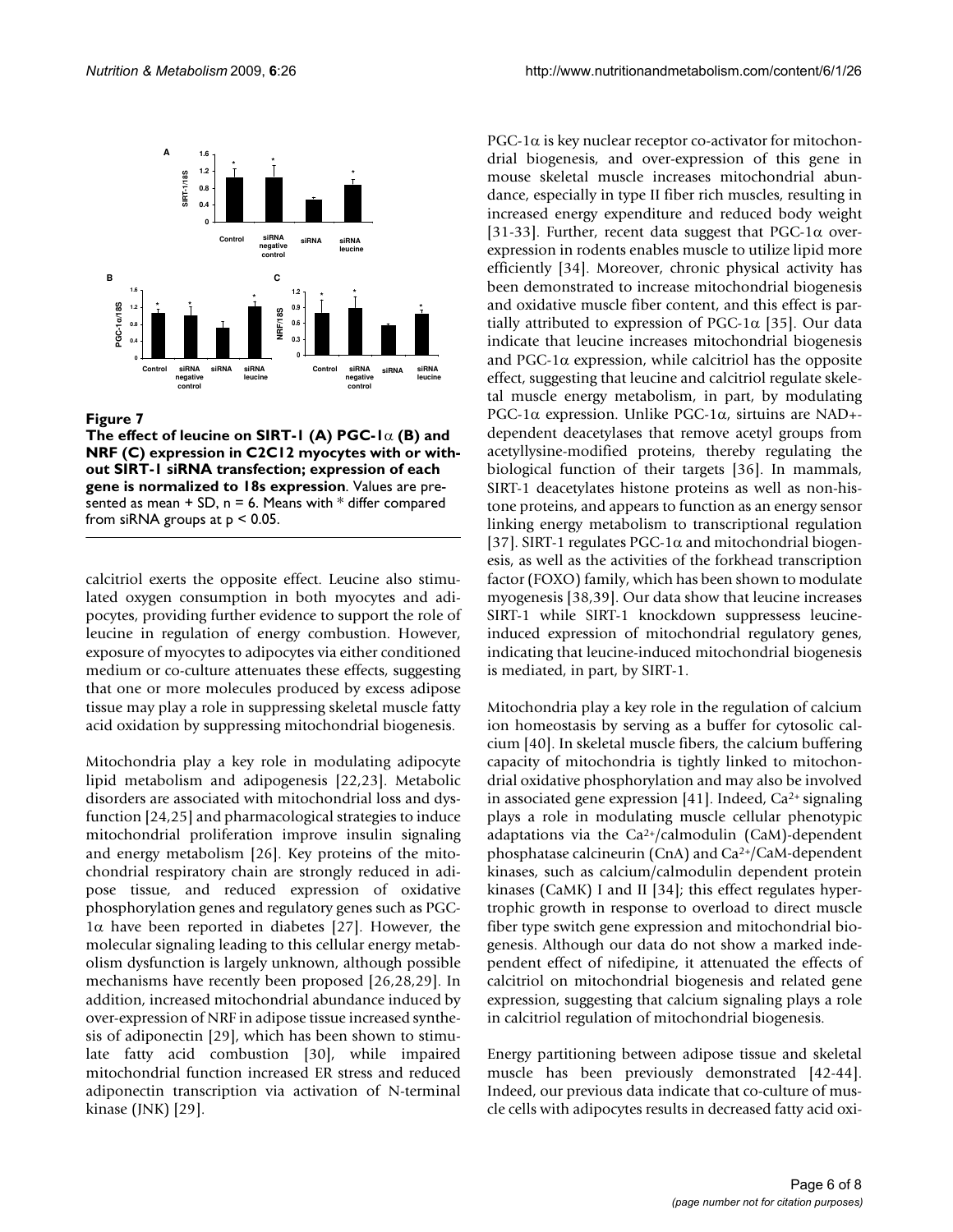dation in muscle cells, and this effect is associated with modulation of cytokine expression and production. Consistent with this, co-culture with adipocytes or use of adipocyte-conditioned medium suppressed skeletal muscle mitochondrial abundance in the present study, indicating that mitochondrial biogenesis may mediate for leucine and calcitriol-induced regulation of fatty acid oxidation. Recent data demonstrate that tumor necrosis factor alpha  $(TNF\alpha)$  down-regulates mitochondrial biogenesis in both white adipose tissue and muscle, while deletion of the TNF receptor in obese mice restores mitochondrial biogenesis; these effects maybe mediated by regulation of endothelial nitric oxide synthase (eNOS) production [[45](#page-7-22)]. Adiponectin is also likely to play a role in the regulation of muscle mitochondrial biogenesis by adipocytes, as its expression is reduced with excess adiposity. Notably, adipocyte adiponectin secretion is regulated by SIRT-1 [[46](#page-7-23)], although the role of this cytokine in mediating the cross-talk between adipocyte and muscle cells in regulating mitochondrial biogenesis is not yet clear.

We also found leucine regulation of mitochondrial mass in muscle cells and adipocytes to be associated with the stimulation of oxygen consumption. This observation provided further functional evidence for the modulation of mitochondrial biogenesis and energy metabolism by leucine. This effect is specific to leucine and is likely due to its role in stimulating protein synthesis and associated metabolic demand for energy [[7\]](#page-6-5), as another branched chain amino acid (valine) had no effect in this system.

We have utilized mitochondrial abundance, as measured by the fluorescent dye NAO, as an indicator of mitochondrial biogenesis. While these measurements cannot exclude the possibility that mitochondrial size, rather than number, was affected, the supporting data from both mitochondrial regulatory genes, such as  $PGC1\alpha$ , which is well recognized to stimulate mitochondrial biogenesis, and mitochondrial component genes (e.g. cytochrome c oxidase) are indicative of an increase in mitochondrial number.

In summary, the present data demonstrate that leucine and calcitriol modulate energy metabolism, in part, through regulation of mitochondrial biogenesis, with leucine promoting fatty acid oxidation and mitochondrial biogenesis while calcitriol exerts the opposite effect. These data also support our previous observations of cross-talk between muscle cells and adipocytes in modulation of energy metabolism via secreted molecules from both cell types.

# **Competing interests**

The authors declare that they have no competing interests.

# **Authors' contributions**

XS and MBZ conceived of the study and jointly designed it and drafted the manuscript. XS conducted all laboratory analysis. Both authors have read and approve of the final manuscript.

#### **References**

- <span id="page-6-0"></span>1. Zemel MB: **[The role of dairy foods in weight management.](http://www.ncbi.nlm.nih.gov/entrez/query.fcgi?cmd=Retrieve&db=PubMed&dopt=Abstract&list_uids=16373953)** *J Am Coll Nutr* 2005, **24:**537S-546S.
- <span id="page-6-1"></span>2. Zemel MB: **[Calcium and dairy modulation of obesity risk.](http://www.ncbi.nlm.nih.gov/entrez/query.fcgi?cmd=Retrieve&db=PubMed&dopt=Abstract&list_uids=15761181)** *Obes Res* 2005, **13:**192-193.
- <span id="page-6-2"></span>3. Shi H, Norman AW, Okamura WH, Sen A, Zemel MB: **1**α**[,25-dihy](http://www.ncbi.nlm.nih.gov/entrez/query.fcgi?cmd=Retrieve&db=PubMed&dopt=Abstract&list_uids=11606486)[droxyvitamin D3 modulates human adipocyte metabolism](http://www.ncbi.nlm.nih.gov/entrez/query.fcgi?cmd=Retrieve&db=PubMed&dopt=Abstract&list_uids=11606486) [via nongenomic action.](http://www.ncbi.nlm.nih.gov/entrez/query.fcgi?cmd=Retrieve&db=PubMed&dopt=Abstract&list_uids=11606486)** *FASEB J* 2001, **15:**2751-2753.
- 4. Xue B, Greenberg AG, Kraemer FB, Zemel MB: **[Mechanism of](http://www.ncbi.nlm.nih.gov/entrez/query.fcgi?cmd=Retrieve&db=PubMed&dopt=Abstract&list_uids=11641262) [intracellular calcium \(\[Ca2+\]i\) inhibition of lipolysis in](http://www.ncbi.nlm.nih.gov/entrez/query.fcgi?cmd=Retrieve&db=PubMed&dopt=Abstract&list_uids=11641262) [human adipocytes.](http://www.ncbi.nlm.nih.gov/entrez/query.fcgi?cmd=Retrieve&db=PubMed&dopt=Abstract&list_uids=11641262)** *FASEB J* 2001, **15:**2527-2529.
- <span id="page-6-3"></span>5. Shi H, Norman AW, Okamura WH, Sen A, Zemel MB: **1**α**[,25-dihy](http://www.ncbi.nlm.nih.gov/entrez/query.fcgi?cmd=Retrieve&db=PubMed&dopt=Abstract&list_uids=12223452)[droxyvitamin D3 inhibits uncoupling protein 2 expression in](http://www.ncbi.nlm.nih.gov/entrez/query.fcgi?cmd=Retrieve&db=PubMed&dopt=Abstract&list_uids=12223452) [human adipocytes.](http://www.ncbi.nlm.nih.gov/entrez/query.fcgi?cmd=Retrieve&db=PubMed&dopt=Abstract&list_uids=12223452)** *FASEB J* 2002, **16:**1808-1810.
- <span id="page-6-4"></span>6. Narvaez CJ, Matthews D, Broun E, Chan M, Welsh J: **[Lean pheno](http://www.ncbi.nlm.nih.gov/entrez/query.fcgi?cmd=Retrieve&db=PubMed&dopt=Abstract&list_uids=18845643)[type and resistance to diet-induced obesity in VDR knockout](http://www.ncbi.nlm.nih.gov/entrez/query.fcgi?cmd=Retrieve&db=PubMed&dopt=Abstract&list_uids=18845643) mice correlates with induction of uncoupling protein-1 in [white adipose tissue.](http://www.ncbi.nlm.nih.gov/entrez/query.fcgi?cmd=Retrieve&db=PubMed&dopt=Abstract&list_uids=18845643)** *Endocrinology* 2009, **150:**651-661.
- <span id="page-6-5"></span>7. Sun X, Zemel MB: **[Leucine and calcium regulate fat metabo](http://www.ncbi.nlm.nih.gov/entrez/query.fcgi?cmd=Retrieve&db=PubMed&dopt=Abstract&list_uids=17406924)[lism and energy partitioning in murine adipocytes and mus](http://www.ncbi.nlm.nih.gov/entrez/query.fcgi?cmd=Retrieve&db=PubMed&dopt=Abstract&list_uids=17406924)[cle cells.](http://www.ncbi.nlm.nih.gov/entrez/query.fcgi?cmd=Retrieve&db=PubMed&dopt=Abstract&list_uids=17406924)** *Lipids* 2007, **42:**297-305.
- <span id="page-6-6"></span>8. Zemel MB, Richards J, Milstead A, Campbell P: **[Effects of calcium](http://www.ncbi.nlm.nih.gov/entrez/query.fcgi?cmd=Retrieve&db=PubMed&dopt=Abstract&list_uids=16076991) [and dairy on body composition and weight loss in African-](http://www.ncbi.nlm.nih.gov/entrez/query.fcgi?cmd=Retrieve&db=PubMed&dopt=Abstract&list_uids=16076991)[American adults.](http://www.ncbi.nlm.nih.gov/entrez/query.fcgi?cmd=Retrieve&db=PubMed&dopt=Abstract&list_uids=16076991)** *Obes Res* 2005, **13:**1218-1225.
- <span id="page-6-7"></span>9. Sun X, Zemel MB: **[Dietary calcium regulates ROS production](http://www.ncbi.nlm.nih.gov/entrez/query.fcgi?cmd=Retrieve&db=PubMed&dopt=Abstract&list_uids=16520808) [in aP2-agouti transgenic mice on high-fat/high-sucrose diets.](http://www.ncbi.nlm.nih.gov/entrez/query.fcgi?cmd=Retrieve&db=PubMed&dopt=Abstract&list_uids=16520808)** *Int J Obes (Lond)* 2006, **30:**1341-1346.
- <span id="page-6-8"></span>10. Sun X, Zemel MB: **[Calcitriol and calcium regulate cytokine pro](http://www.ncbi.nlm.nih.gov/entrez/query.fcgi?cmd=Retrieve&db=PubMed&dopt=Abstract&list_uids=17869082)[duction and adipocyte-macrophage cross-talk.](http://www.ncbi.nlm.nih.gov/entrez/query.fcgi?cmd=Retrieve&db=PubMed&dopt=Abstract&list_uids=17869082)** *J Nutr Biochem* 2008, **19:**392-399.
- <span id="page-6-9"></span>11. Furukawa S, Fujita T, Shimabukuro M, Iwaki M, Yamada Y, Nakajima Y, Nakayama O, Makishima M, Matsuda M, Shimomura I: **[Increased](http://www.ncbi.nlm.nih.gov/entrez/query.fcgi?cmd=Retrieve&db=PubMed&dopt=Abstract&list_uids=15599400) [oxidative stress in obesity and its impact on metabolic syn](http://www.ncbi.nlm.nih.gov/entrez/query.fcgi?cmd=Retrieve&db=PubMed&dopt=Abstract&list_uids=15599400)[drome.](http://www.ncbi.nlm.nih.gov/entrez/query.fcgi?cmd=Retrieve&db=PubMed&dopt=Abstract&list_uids=15599400)** *J Clin Invest* 2004, **114:**1752-1761.
- <span id="page-6-10"></span>12. Patti ME, Butte AJ, Crunkhorn S, Cusi K, Berria R, Kashyap S, Miyazaki Y, Kohane I, Costello M, Saccone R, Landaker EJ, Goldfine AB, Mun E, DeFronzo R, Finlayson J, Kahn CR, Mandarino LJ: **[Coordinated](http://www.ncbi.nlm.nih.gov/entrez/query.fcgi?cmd=Retrieve&db=PubMed&dopt=Abstract&list_uids=12832613) [reduction of genes of oxidative metabolism in humans with](http://www.ncbi.nlm.nih.gov/entrez/query.fcgi?cmd=Retrieve&db=PubMed&dopt=Abstract&list_uids=12832613) insulin resistance and diabetes: Potential role of PGC1 and [NRF1.](http://www.ncbi.nlm.nih.gov/entrez/query.fcgi?cmd=Retrieve&db=PubMed&dopt=Abstract&list_uids=12832613)** *Proc Natl Acad Sci USA* 2003, **100:**8466-8471.
- 13. Koves TR, Li P, An J, Akimoto T, Slentz D, Ilkayeva O, Dohm GL, Yan Z, Newgard CB, Muoio DM: **[Peroxisome proliferator-activated](http://www.ncbi.nlm.nih.gov/entrez/query.fcgi?cmd=Retrieve&db=PubMed&dopt=Abstract&list_uids=16079133) [receptor-gamma co-activator 1alpha-mediated metabolic](http://www.ncbi.nlm.nih.gov/entrez/query.fcgi?cmd=Retrieve&db=PubMed&dopt=Abstract&list_uids=16079133) remodeling of skeletal myocytes mimics exercise training [and reverses lipid-induced mitochondrial inefficiency.](http://www.ncbi.nlm.nih.gov/entrez/query.fcgi?cmd=Retrieve&db=PubMed&dopt=Abstract&list_uids=16079133)** *J Biol Chem* 2005, **280:**33588-33598.
- <span id="page-6-11"></span>14. Bastin J, Aubey F, Rötig A, Munnich A, Djouadi F: **[Activation of per](http://www.ncbi.nlm.nih.gov/entrez/query.fcgi?cmd=Retrieve&db=PubMed&dopt=Abstract&list_uids=18211970)[oxisome proliferator-activated receptor pathway stimulates](http://www.ncbi.nlm.nih.gov/entrez/query.fcgi?cmd=Retrieve&db=PubMed&dopt=Abstract&list_uids=18211970) the mitochondrial respiratory chain and can correct defi[ciencies in patients' cells lacking its components.](http://www.ncbi.nlm.nih.gov/entrez/query.fcgi?cmd=Retrieve&db=PubMed&dopt=Abstract&list_uids=18211970)** *J Clin Endocrinol Metab* 2008, **93:**1433-1441.
- <span id="page-6-12"></span>15. Newgard CB, An J, Bain JR, Muehlbauer MJ, Stevens RD, Lien LF, Haqq AM, Shah SH, Arlotto M, Slentz CA, Rochon J, Gallup D, Ilkayeva O, Wenner BR, Yancy WS Jr, Eisenson H, Musante G, Surwit RS, Millington DS, Butler MD, Svetkey LP: **[A branched-chain amino acid](http://www.ncbi.nlm.nih.gov/entrez/query.fcgi?cmd=Retrieve&db=PubMed&dopt=Abstract&list_uids=19356713)[related metabolic signature that differentiates obese and](http://www.ncbi.nlm.nih.gov/entrez/query.fcgi?cmd=Retrieve&db=PubMed&dopt=Abstract&list_uids=19356713) [lean humans and contributes to insulin resistance.](http://www.ncbi.nlm.nih.gov/entrez/query.fcgi?cmd=Retrieve&db=PubMed&dopt=Abstract&list_uids=19356713)** *Cell Metab* 2009, **9:**311-326.
- 16. Nairizi A, She P, Vary TC, Lynch CJ: **[Leucine supplementation of](http://www.ncbi.nlm.nih.gov/entrez/query.fcgi?cmd=Retrieve&db=PubMed&dopt=Abstract&list_uids=19244380) [drinking water does not alter susceptibility to diet-induced](http://www.ncbi.nlm.nih.gov/entrez/query.fcgi?cmd=Retrieve&db=PubMed&dopt=Abstract&list_uids=19244380) [obesity in mice.](http://www.ncbi.nlm.nih.gov/entrez/query.fcgi?cmd=Retrieve&db=PubMed&dopt=Abstract&list_uids=19244380)** *J Nutr* 2009, **139:**715-719.
- <span id="page-6-13"></span>17. Zhang Y, Guo K, LeBlanc RE, Loh D, Schwartz GJ, Yu YH: **[Increasing](http://www.ncbi.nlm.nih.gov/entrez/query.fcgi?cmd=Retrieve&db=PubMed&dopt=Abstract&list_uids=17360978) [dietary leucine intake reduces diet-induced obesity and](http://www.ncbi.nlm.nih.gov/entrez/query.fcgi?cmd=Retrieve&db=PubMed&dopt=Abstract&list_uids=17360978) improves glucose and cholesterol metabolism in mice via [multimechanisms.](http://www.ncbi.nlm.nih.gov/entrez/query.fcgi?cmd=Retrieve&db=PubMed&dopt=Abstract&list_uids=17360978)** *Diabetes* 2007, **56:**1647-1654.
- <span id="page-6-14"></span>Shen J, Khan N, Lewis LD, Armand R, Grinberg O, Demidenko E, Swartz H: **[Oxygen consumption rates and oxygen concentra](http://www.ncbi.nlm.nih.gov/entrez/query.fcgi?cmd=Retrieve&db=PubMed&dopt=Abstract&list_uids=12547809)-**